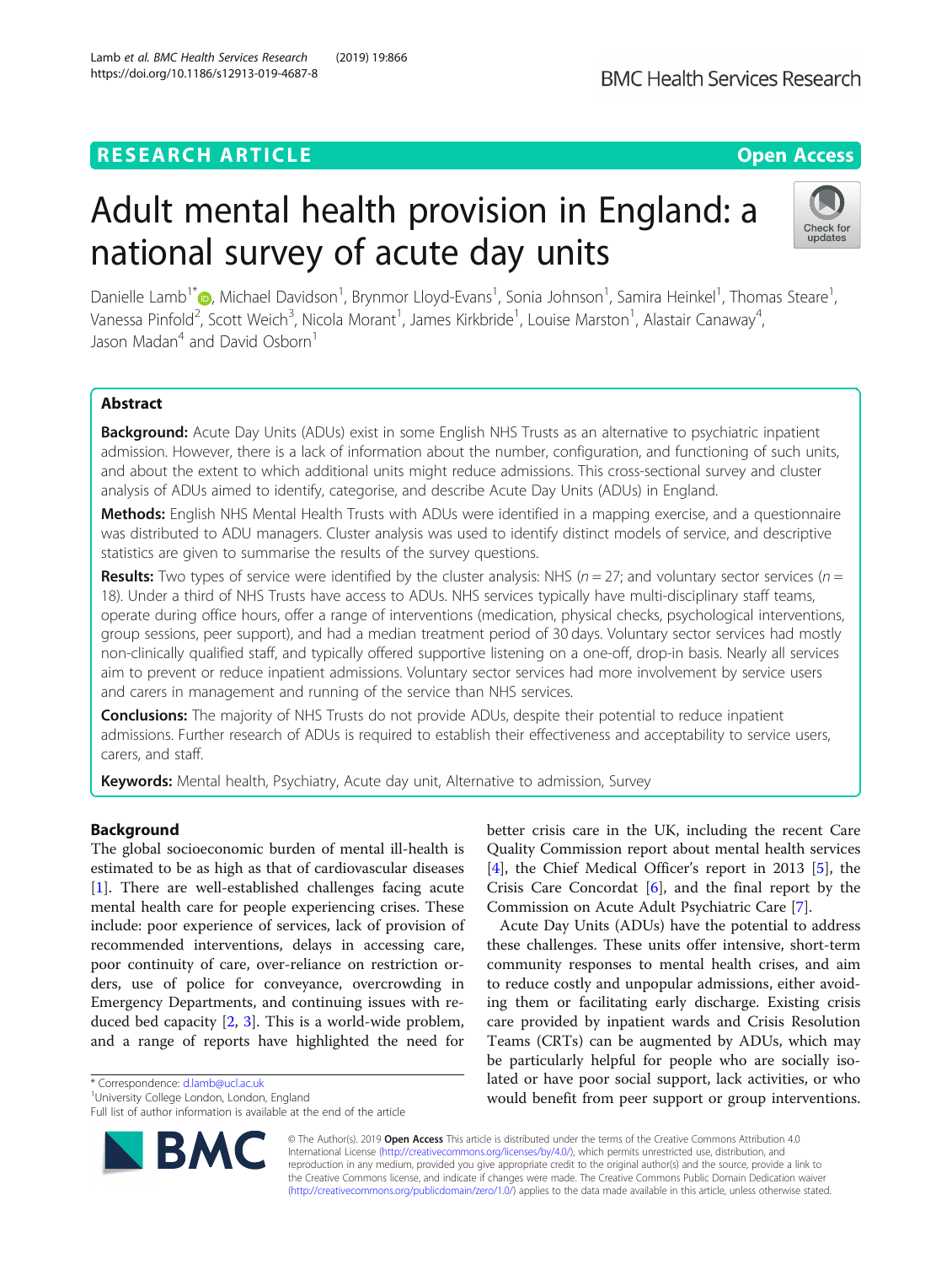Previous research reported that around 1 in 5 NHS mental health CRTs in England had access to ADUs within their catchment areas [\[8](#page-10-0)].

Non-residential day services have been a component of adult mental health services for decades, particularly across Europe [[9\]](#page-10-0). Previously known as 'day hospitals', the intervention they offered have been varied, but typically involved longer periods of care than more recent incarnations of these units offer. The model for ADUs in the NHS has moved towards providing a shorter intervention, avoiding or shortening inpatient admission by supporting people in the acute phase of illness. In addition to NHS services, there are now many non-residential crisis services provided by voluntary sector organisations, which typically offer social interventions and support rather than medical or psychological treatment, for example, drop-in 'crisis cafes', though research of such services is lacking [[10\]](#page-10-0).

Cochrane systematic reviews have compared acute day hospitals to both outpatient and inpatient psychiatric care [\[11,](#page-10-0) [12](#page-10-0)]. The limited available evidence is heterogeneous in terms of study participants, design, and outcomes, making conclusions difficult. The most recent meta-analysis [\[12\]](#page-10-0) involved ten randomised controlled trials conducted in the USA and Europe. It concluded that mental health day units were as effective as inpatient care in terms of readmission rates after discharge, employment, quality of life, and treatment satisfaction, but that more research was needed to establish the cost-effectiveness of such units.

The most recent British randomised controlled trial (RCT), involving one London ADU and three inpatient wards, is also promising, reporting that symptom improvement and satisfaction were greater at discharge in the ADU group [\[13](#page-10-0)]. This trial found that costs for ADU patients overall were greater than for inpatients, but this was largely due to mean ADU admissions being nearly twice as long as inpatient admission (55.7 ADU days vs. 30.5 inpatient days), with the cost per day of ADU treatment being only 70% that of inpatient care.

There is lack of more recent research about ADUs [[12\]](#page-10-0). In the UK, this is likely to be due to the fact that while CRTs became mandatory with the 2000 NHS Plan [[14\]](#page-10-0), other acute community services such as crisis houses and ADUs were not established nationwide. A recent survey of CRTs found that just 22% (40/185) had access to an ADU, and we know from this research that implementation of acute services in practice is often highly variable and sub-optimal [\[8](#page-10-0)].

The Crisis Care Concordat [[6\]](#page-10-0) includes crisis care and acute day care within its domains, and ADUs address many of the ambitions of the NHS Five Year Forward

View [[14\]](#page-10-0), including improvements in acute care, personalised care, empowerment and efficiency. ADUs have potential to be an important part of a well-developed crisis care system, offering user choice and greater possibilities for tailoring response to needs, but we currently lack clear evidence about how best to integrate them into contemporary systems.

We therefore aimed to identify and survey all ADUs in England in the NHS and voluntary sector, in order to: i) distinguish whether there are different service models; and ii) describe service delivery and organisation in ADUs nationally (applying any typology developed by aim i).

#### **Methods**

#### Design

An expert working group from the study team (comprising people with lived experience of using acute mental health services, clinicians, and researchers) constructed the 67-question survey, which covered the following areas (the full survey is available as a Additional file [2](#page-9-0)):

- Location and contact details
- Type of service (public sector, voluntary sector etc.)
- Funding
- Purpose of the service
- Joint working with other services
- Interventions provided<br>• Referral and discharge
- Referral and discharge details<br>• Client group served
- Client group served
- Duration of care
- Service capacity and usage
- Staffing
- Service user involvement
- Service development

#### Participants

ADUs were defined as non-residential services offering intensive treatment and care at a service site (i.e. not in people's homes) to adults experiencing a mental health crisis. That is, people who would be considered for an acute psychiatric inpatient ward, or other alternatives to admission (including CRTs). Services were excluded which:

- Provide rehabilitation, rather than acute care;
- Work only with groups of service users who would not be considered for acute psychiatric hospital admission;
- Work primarily with populations other than people with mental illness (such as people with dementia, learning difficulties or primary drug or alcohol dependence disorders);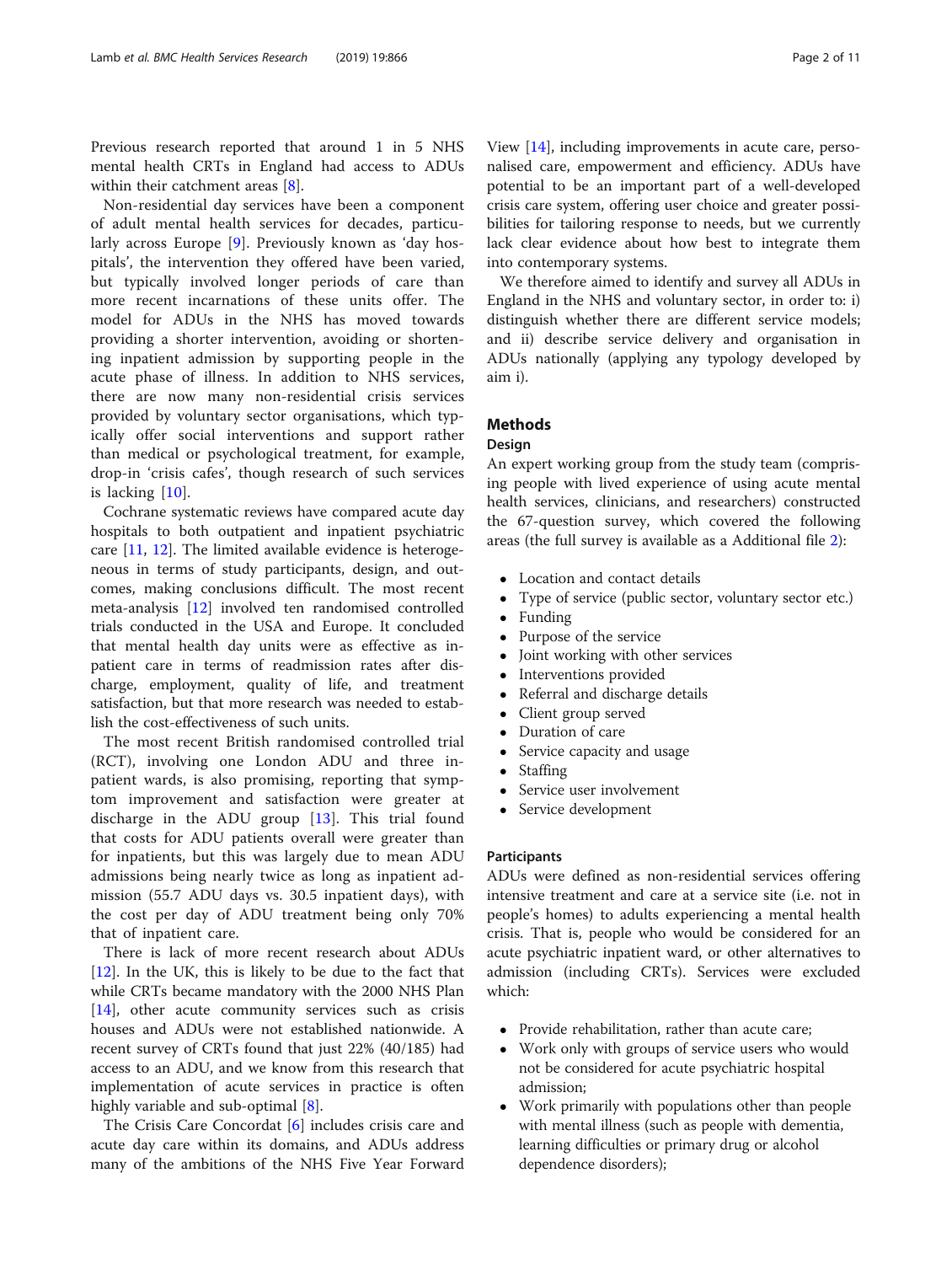- Routinely work with service users for longer than three months;
- Do not accept referrals from the local CRTs.

To gain a comprehensive picture of services available, voluntary sector services meeting the criteria were included. Independent providers were not sought, because they are not available through NHS funding.

#### Procedure

All NHS mental health trusts in England ( $n = 58$ ) were contacted in August 2016 in the following ways: all England NHS Mental Health Trust websites were screened; local communications teams, Patient Advice and Liaison Service teams, Research and Development teams, Trust headquarters, local Acute Care Leads or other appropriate clinical staff were contacted by telephone and email; relevant professional organisations and networks (such as the Royal College of Psychiatrists Acute Care Network, and the MIND Acute Care Campaign) were contacted using Twitter, email and phone. Additionally, the CRT managers of all teams identified as having an ADU in the 2012 CRT Optimisation and Relapse Prevention (CORE) study survey [[8\]](#page-10-0) were contacted. Online searches were conducted for any voluntary sector services that met the inclusion criteria.

After screening and exclusion according to the criteria above, study researchers contacted the managers of the ADUs identified. Contact was made by telephone to explain the survey, answer any questions, and obtain email/postal addresses to send out information sheets.

Managers were able to nominate an alternative clinician (e.g. deputy manager, clinical lead), with appropriate knowledge of the ADU organisation and service delivery, to respond to the survey. Respondents were able to choose whether to complete the survey as a phone interview with a researcher or online using the secure UCL Opinio survey website. Participants were each assigned a unique, anonymised study ID. All data were entered into Opinio, then extracted into Excel and SPSS for data analysis. Data collection was carried out from September–November 2016.

Non-responders were followed up by study researchers by phone and email, and any manager who declined to complete the survey was not contacted further.

A brief follow-up survey was conducted one year after the initial data collection (October 2017) to ascertain whether any ADUs had opened or closed. Services identified in the original mapping exercise were contacted by phone and email to check they were still operating, and to identify any changes to services.

This survey met the Health Research Authority (HRA) criteria for a service evaluation rather than research, and was approved as such by NoCLOR [\[15\]](#page-10-0), meaning that the need for ethical approval was waived.

#### Analysis

As outlined above, there were two main aims of the survey: i) to establish a typology of ADU models; and ii) to describe current practice in ADUs.

To address aim i), a cluster analysis was carried out. Cluster analysis is a way of grouping units in ways such that those units more similar to each other appear in the same cluster, aiming to minimise variability within clusters, and maximise variability between clusters  $[16]$  $[16]$  $[16]$ . There were four stages to the cluster analysis. Firstly, potential grouping variables were identified. These were collated from the questions in the survey, with some grouping variables obtained by the amalgamation of multiple survey questions covering the same topic. Secondly, the expert working group ranked the list of potential grouping variables, ordering them by most to least important in distinguishing different types of ADUs. Thirdly, the five highest ranked grouping variables were included in a cluster analysis (in cases where a grouping variable was considered to have poor quality data available from the survey, it was discarded, and the next highest-ranking variable used instead). Five grouping variables is considered an appropriate number to include in this type of analysis. Fourthly, the cluster analysis was refined, with different models run in order to establish the most appropriate number and composition of groups. The resulting variables were then used in a cluster analysis in SPSS [\[17](#page-10-0)]. This process is described in more detail in Additional file [1](#page-9-0).

To address aim ii), descriptive data were collated for each survey question, including range, mean and median scores.

#### Results

#### Cluster analysis

We ran several clustering models with a variety of variables, but each permutation produced a solution with only two clusters. The two resulting typologies aligned with whether the ADU was an NHS service or not. No further typologies were identified in the analysis. As such, the descriptive results characterising ADUs that follow are reported separately for NHS-ADUs and voluntary sector ADUs. The full results of the cluster analysis are described in more detail in Additional file [1](#page-9-0).

#### Prevalence of ADU services

Forty-five individual ADU services meeting our criteria were identified across England. Of the 45 ADUs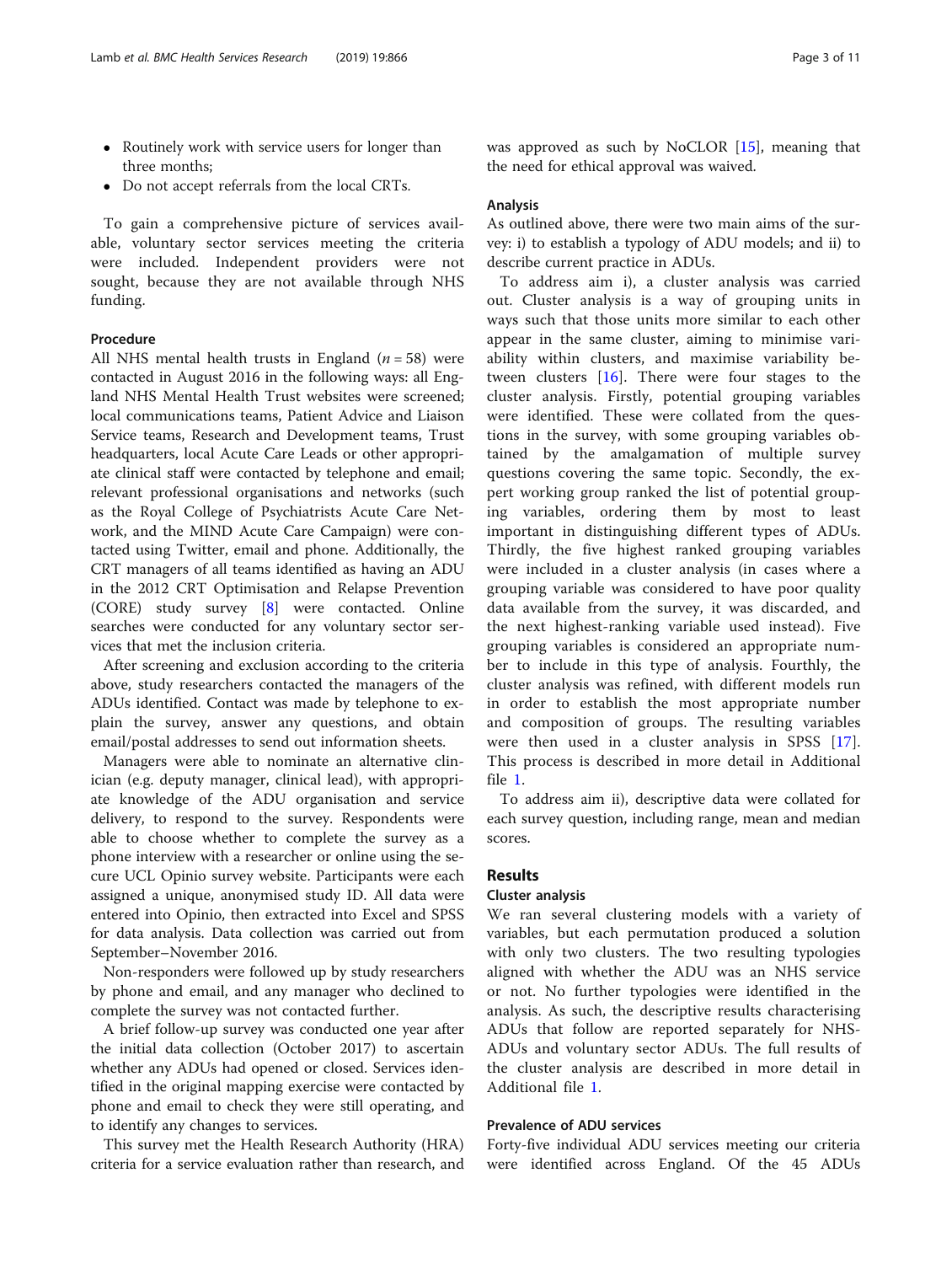<span id="page-3-0"></span>identified, 27 (60%) were in NHS Trusts (17 Trusts, 29% of the 58 mental health Trusts in England) eight were joint NHS/voluntary sector services (17%), and ten were voluntary sector services (23%).

The geographical locations of the services identified are shown in Fig. 1 below.

In total, 37 of the 45 identified ADU services completed the initial 2016 survey (2 declined, 6 did not respond to multiple requests for information), representing a response rate of 82%. The two ADUs that declined were from the same Trust, but the six that did not respond were from different Trusts and voluntary organisations. Twenty-two NHS services responded to the survey, and 15 joint or voluntary services responded.

Results are reported separately for NHS services (referred to as 'NHS-ADUs'), and joint and voluntary services (referred to as joint/voluntary). As not every survey respondent answered every question, the denominator is given when reporting each result.

#### Location and access

Most NHS-ADUs ( $n = 17/22$ , 77%) were co-located with other mental health services, with the remainder on independent premises. Most commonly, NHS-ADUs were co-located with CRTs ( $n = 11/17$ ), acute inpatient wards  $(n = 10/17)$  and Community Mental Health Teams (CMHTs)  $(n = 9/17)$ . Several NHS-ADUs were jointly managed with other acute mental health services  $(n =$ 13/17). Most NHS-ADUs reported making their own decisions about accepting referrals to their service ('gatekeeping')  $(n = 15/22)$ ; in other cases, gatekeeping was either joint with a local CRT  $(n = 3)$ , or carried out entirely by another team  $(n = 4)$ .

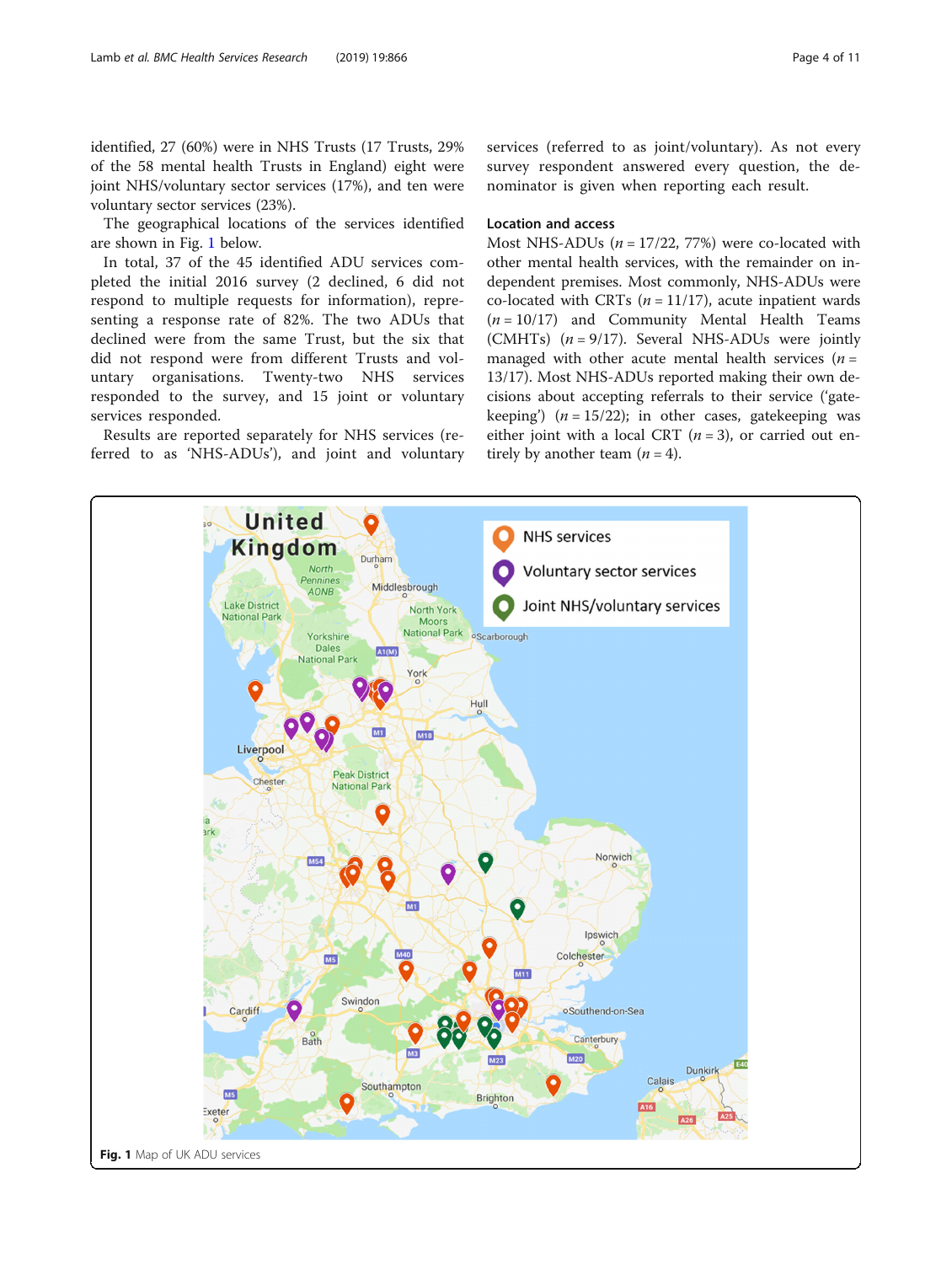#### Purpose of service

In a free-text response to a question asking what the purpose of the service was, eighteen of the 22 NHS-ADUs (82%) stated explicitly that their purpose was to provide an alternative to inpatient admission and/or facilitate early admission from inpatient wards.

All fifteen of the joint/voluntary services expressed their purpose as providing support and/or a safe place for those in mental health crisis. In addition, 11 of the 15 (73%) aimed to provide an alternative to admission to inpatient wards and/or A&E.

#### Referrals and discharges

The majority of NHS-ADUs accepted referrals from secondary mental health services, CRTs, and inpatient wards, with some accepting referrals directly from A&E. NHS-ADUs that accepted referrals from other sources, e.g. primary care, or self-referrals, were less common. Nine NHS-ADUs accepted referrals from secondary mental health services only. One NHS-ADU accepted self-referrals from service users or carers. No NHS-ADUs had a completely open access referrals policy. Joint/voluntary services accepted referrals from a wider range of sources, with 6/15 having a completely open access referral policy.

Two NHS-ADUs reported that they rarely refer service users on to other services, because typically they were already using other services as well as the ADU. Two with the majority of both NHS and joint/voluntary services referring on to secondary mental health services (Table 1).

#### Client group served by ADUs

Ten of the 22 NHS-ADUs (45%) reported that they had no exclusion criteria. Of the NHS-ADUs with exclusions, 7/12 (67%) would not accept those with a diagnosis of dementia. Other explicit exclusion criteria included a diagnosis of personality disorder (1/ 12, 8%), brain injury (1/12, 8%), primary alcohol and substance misuse problems (4/12, 33%), learning disability (3/12, 25%), and those unable to engage with the programme offered (1/12, 8%). Only one NHS-ADU (8%) reported that they excluded those who were actively psychotic or unable to keep themselves or others safe.

Of the joint/voluntary services, the only exclusion criteria were being too intoxicated to engage with the service (4/15, 27%), or 'too high risk' e.g. actively psychotic (1/15, 6%). Three services of the 15 (20%) also excluded those with very severe learning disabilities that would prevent engagement.

Nineteen of the 22 NHS-ADUs provided data about the age ranges they work with. All these NHS-ADUs worked with service users aged 18–65, apart from five older-age NHS-ADU teams who worked only with adults aged 60 years and older (23%), and one team that worked only with service users aged 24–65 years (5%). Some teams (6/19, 32%) had no upper age limit; 2 teams

| Table 1 Referrals and discharges sources |  |
|------------------------------------------|--|
|------------------------------------------|--|

|                             | Referral              |                               | Discharge             |                               |  |  |
|-----------------------------|-----------------------|-------------------------------|-----------------------|-------------------------------|--|--|
|                             | NHS-ADU<br>$n/22$ (%) | Joint/voluntary<br>$n/15$ (%) | NHS-ADU<br>$n/20$ (%) | Joint/voluntary<br>$n/13$ (%) |  |  |
| Self/carer                  | 1(5)                  | 12 (80)                       | N/A                   | N/A                           |  |  |
| <b>CRTs</b>                 | 15 (68)               | 11(73)                        | 15(75)                | 10(77)                        |  |  |
| Crisis Houses               | 3(14)                 | 9(60)                         | 6(30)                 | 5(38)                         |  |  |
| Inpatient wards             | 18 (82)               | 8(53)                         | 17(85)                | 6(46)                         |  |  |
| Other secondary MH services | 16(73)                | 12 (80)                       | 17(85)                | 12 (92)                       |  |  |
| GPs                         | 2(9)                  | 12 (80)                       | 12(60)                | 11(85)                        |  |  |
| <b>IAPT</b>                 | 3(14)                 | 10(67)                        | N/A                   | N/A                           |  |  |
| Other primary care          | 2(9)                  | 11(73)                        | 4(20)                 | 6(46)                         |  |  |
| A&E                         | 9(41)                 | 13 (87)                       | N/A                   | N/A                           |  |  |
| Police                      | 1(5)                  | 11(73)                        | N/A                   | N/A                           |  |  |
| Counselling                 | N/A                   | N/A                           | 7(35)                 | 12 (92)                       |  |  |
| Welfare advice services     | N/A                   | N/A                           | 7(35)                 | 8(62)                         |  |  |
| Housing services            | N/A                   | N/A                           | 6(30)                 | 4(46)                         |  |  |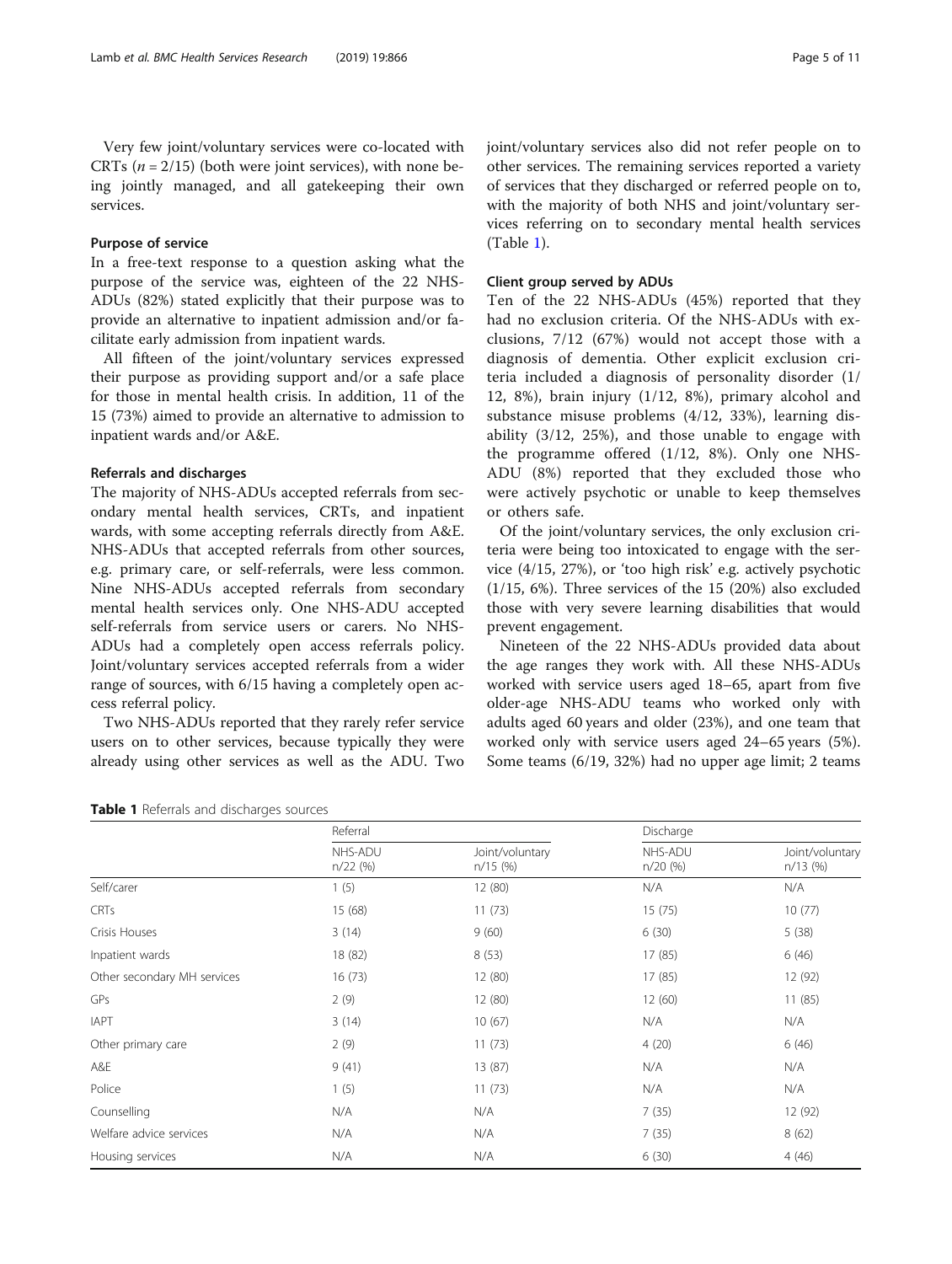(11%) would additionally work with people aged 17 upwards.

Two of the 15 joint/voluntary services worked with people aged 16 years and upwards (13%), with the remaining 13/15 working with those aged 18 years and above (87%). Only one service (5%) had an upper age limit, which was 67.

Not all teams responded to questions about service user demographics (which asked for averages over the previous month), but of those that did, Table 2 shows that the average age of people using NHS-ADUs is higher than those using joint/voluntary services. Only three of the joint/voluntary services responded to the question about ethnicity, and two to the question about sexual orientation. Of those that responded, Table 2 shows that the average percentage of service users of different ethnicities and sexual orientations is similar across type of service, with client groups being majority white and heterosexual. These demographics were calculated on the basis of data from the month prior to the survey being completed.

#### Length of stay

Six of the 22 NHS-ADUs (27%) had no limit on the maximum length of time a service user could use the service. Those that did (73%) had a limit ranging from 10 days to 6 months, with most  $(12/16, 75%)$  being between 6 and 12 weeks. The typical length of time with the service ranged from 15 to 84 days, with the median being 30 days (IQR 23) (18/22 NHS-ADUs responded).

Only three of the 15 joint/voluntary services (20%) put limits on the length of time someone can use the service. Limits ranged from two hours per visit (but no restriction on the number of visits), to three visits per referral (but no restriction on the number of referrals), to 10 days. People using these 15 services typically did so for between 1 and 12 days in a month, with a median of 7 days per month (12/15 services responded).

#### Caseload

Of the 18/22 NHS-ADUs responding, the total number of places on the caseload available ranged from 6 to 55 (median 33, IQR 25), with between 3 and 45 service users typically visiting the ADU per day (median 15, IQR 10).

The annual usage also varied substantially among the 17/22 NHS-ADUs that responded. The median number of service users treated in the previous 12 months was 186, IQR 134 (range: 114–2000). The median number of distinct treatment episodes provided was 170, IQR 94 (range: 120–5544).

As the joint/voluntary services do not typically keep a 'caseload' in the sense that NHS services do, this survey question was not relevant to them. The median number of people using these services per day was 7, IQR 12 (range: 2–20), and per year the median was 200, IQR 200 (range: 54–400). The median number of periods of care provided by these services was 1874, IQR 3300 (range: 100–6000).

#### Opening hours

Most of the 19/21 NHS-ADUs responding reported opening during the working week, in office hours only, with just two running 24-h services. The joint/voluntary services were more varied in their opening hours, with two opening during office hours, 10 opening for some period between 12 pm and 2 am, and three opening from 8 pm to 6 am. None were 24-h services.

#### **Workforce**

Table [3](#page-6-0) shows the average number of staff members employed by services in various roles (as well as the range of values given, and number of teams that employed staff in each type of role). NHS-ADUs typically employed more nurses, occupational therapists, and

|  |  |  | Table 2 Service user demographics |  |
|--|--|--|-----------------------------------|--|
|--|--|--|-----------------------------------|--|

|              | NHS-ADU               |                     | Joint/voluntary       |                     |
|--------------|-----------------------|---------------------|-----------------------|---------------------|
|              | n/22 teams responding | Median (range) or % | n/15 teams responding | Median (range) or % |
| Average age  | 11                    | 48 (28-79)          | 12                    | 34 (30-46)          |
| Female       | 16                    | 55%                 | 14                    | 68%                 |
| White        | 13                    | 77%                 | 3                     | 82%                 |
| Asian        | 13                    | 9%                  | 3                     | 8%                  |
| Black        | 13                    | 5%                  | ζ                     | 1%                  |
| Mixed        | 13                    | 4%                  | 3                     | 1%                  |
| Other        | 13                    | 4%                  | 3                     | 8%                  |
| Heterosexual | 10                    | 93%                 |                       | 79%                 |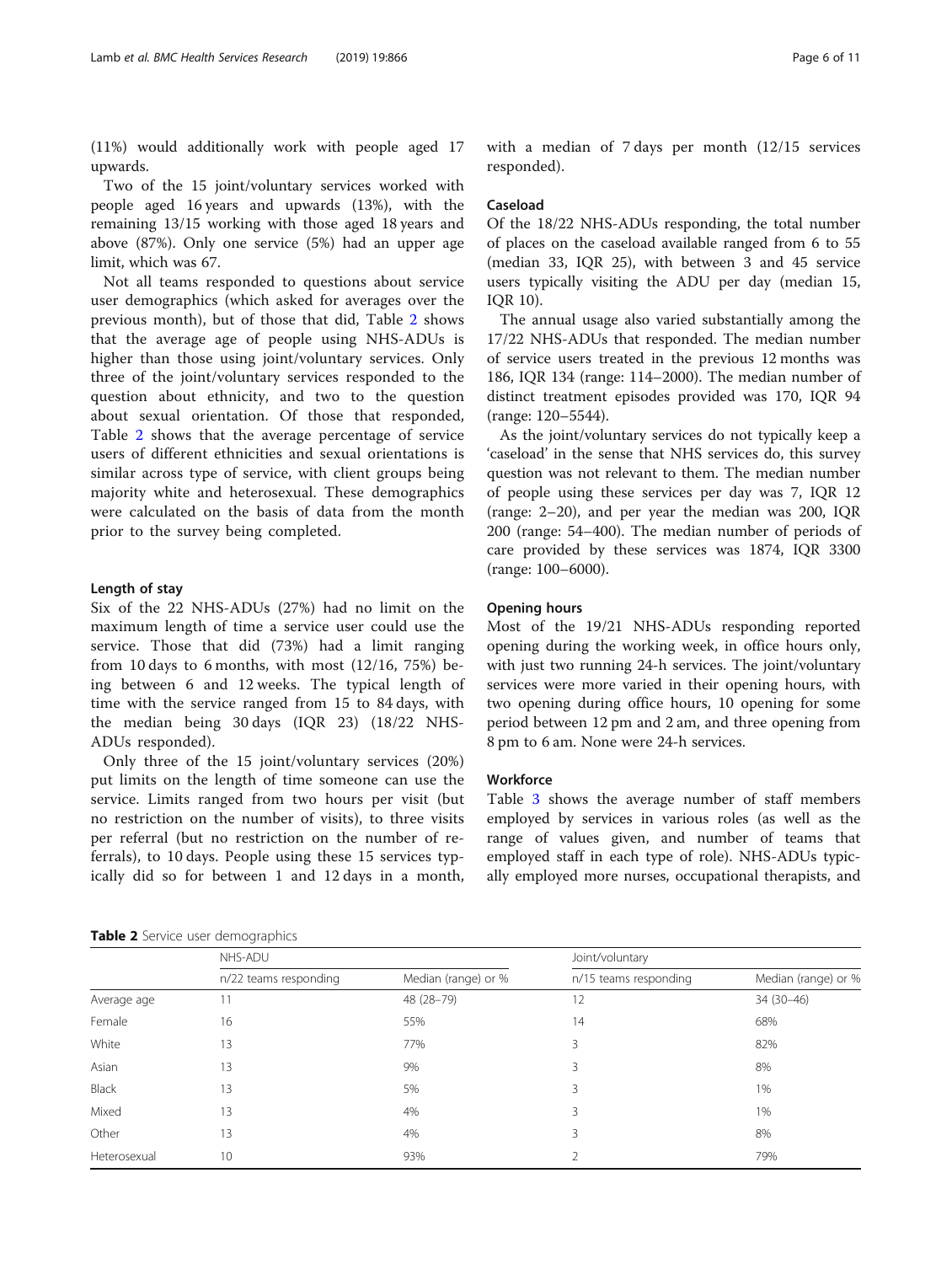|                               | NHS-ADU                         |                                      | Joint/voluntary                 |                                      |  |  |
|-------------------------------|---------------------------------|--------------------------------------|---------------------------------|--------------------------------------|--|--|
|                               | Total # staff<br>Median (range) | # teams employing staff in role n/22 | Total # staff<br>Median (range) | # teams employing staff in role n/15 |  |  |
| Nurses                        | $3(1-10)$                       | 18                                   | $2(1-3)$                        | 6                                    |  |  |
| Consultant psychiatrists      | $1(1-2)$                        | 13                                   | 0                               | 0                                    |  |  |
| Other medical staff           | $2(1-6)$                        | 9                                    | 0                               | $\mathbf{0}$                         |  |  |
| Social workers                | 1(1)                            | 2                                    | $2(1-2)$                        | 2                                    |  |  |
| Occupational therapists       | $2(1-6)$                        | 16                                   | 0                               | $\mathbf{0}$                         |  |  |
| Psychologists                 | $1(1-2)$                        | 11                                   | 0                               | $\mathbf{0}$                         |  |  |
| Graduate MH workers           |                                 |                                      | $\Omega$                        | $\mathbf{0}$                         |  |  |
| Pharmacists                   | 1(1)                            | 6                                    | $\Omega$                        | 0                                    |  |  |
| Support workers               | $3(1-10)$                       | 17                                   | $3(2-4)$                        | 10                                   |  |  |
| Mental health project workers | $\overline{0}$                  | $\Omega$                             | 10                              |                                      |  |  |
| Crisis recovery workers       | $\circ$                         | 0                                    | 12                              |                                      |  |  |
| Administrative staff          | $1(1-2)$                        | 12                                   | 0                               | $\mathbf{0}$                         |  |  |
| Peer support workers          | $1(1-16)$                       | 3                                    | $3(1-13)$                       | 6                                    |  |  |
| Counsellors                   | $\Omega$                        | $\Omega$                             | $2(1-2)$                        | 2                                    |  |  |
| Students                      | $1(1-7)$                        | 8                                    |                                 |                                      |  |  |
| Volunteers                    | $1(1-8)$                        | 7                                    | 6                               |                                      |  |  |

#### <span id="page-6-0"></span>Table 3 Workforce

support workers than any other type of staff, and more qualified clinical staff in general; joint/voluntary services employed more peer support workers, and 'other' workers, e.g. staff employed to provide general support to people dropping in to such services. In addition to the roles below, four NHS-ADUs reported having a few hours per week from an arts therapist, and one of those also had time from a music therapist and a dance and movement therapist.

#### Interventions provided

A wide range of interventions were provided by services, but there are no universally provided interventions. A large majority of NHS-ADUs provide support with medication, physical health, relapse prevention, psychological therapies, daily living activities, and one-to-one support. Joint/voluntary services tend not to provide physical or psychological interventions, but all provide one-to-one support, and a large majority provide relapse prevention support. This is shown in Table [4.](#page-7-0)

#### Service user and carer involvement

Table [5](#page-7-0) summarises findings from NHS-ADU and joint/ voluntary respondents on service user and carer involvement in various aspects of the services. A majority of NHS-ADUs involved service users in staff recruitment, had service user forums, and a large majority sought feedback from service users and, to a lesser extent, carers. Joint/voluntary services had more service user involvement in general, with the majority involving service

users and/or carers in management, advisory groups, staff recruitment, feedback (including service users collecting feedback from others), and addressing feedback. A majority also held service user forums and community meetings, and employed peer support workers.

#### Follow up survey

The follow up survey in October 2017 found that five NHS-ADU services had closed down (three in one NHS Trust, the others in two different Trusts), and one had been redesigned to provide a pared down model of ADU care in order to reduce costs. One new NHS Trust had plans to open a pilot ADU, co-located and managed with an existing Crisis Resolution Team (CRT), in early 2018, and, should the pilot site perform well, an additional six ADUs (also alongside existing CRTs) later in 2018. At the time of publishing, this meant there were 23 NHS-ADUs available, covering 14 NHS mental health Trusts (of 58 Trusts in total). All joint/voluntary services identified in the original survey were still operating.

#### **Discussion**

#### Main findings

The mapping exercise, which identified 45 ADUs in England, demonstrates that ADUs are not an established part of mental health service provision in most areas. The cluster analysis found evidence of two types of service model: i) NHS services  $(n = 27)$ ; and ii) voluntary sector services (including jointly run NHS and voluntary sector services) ( $n = 17$ ). Considering the geographical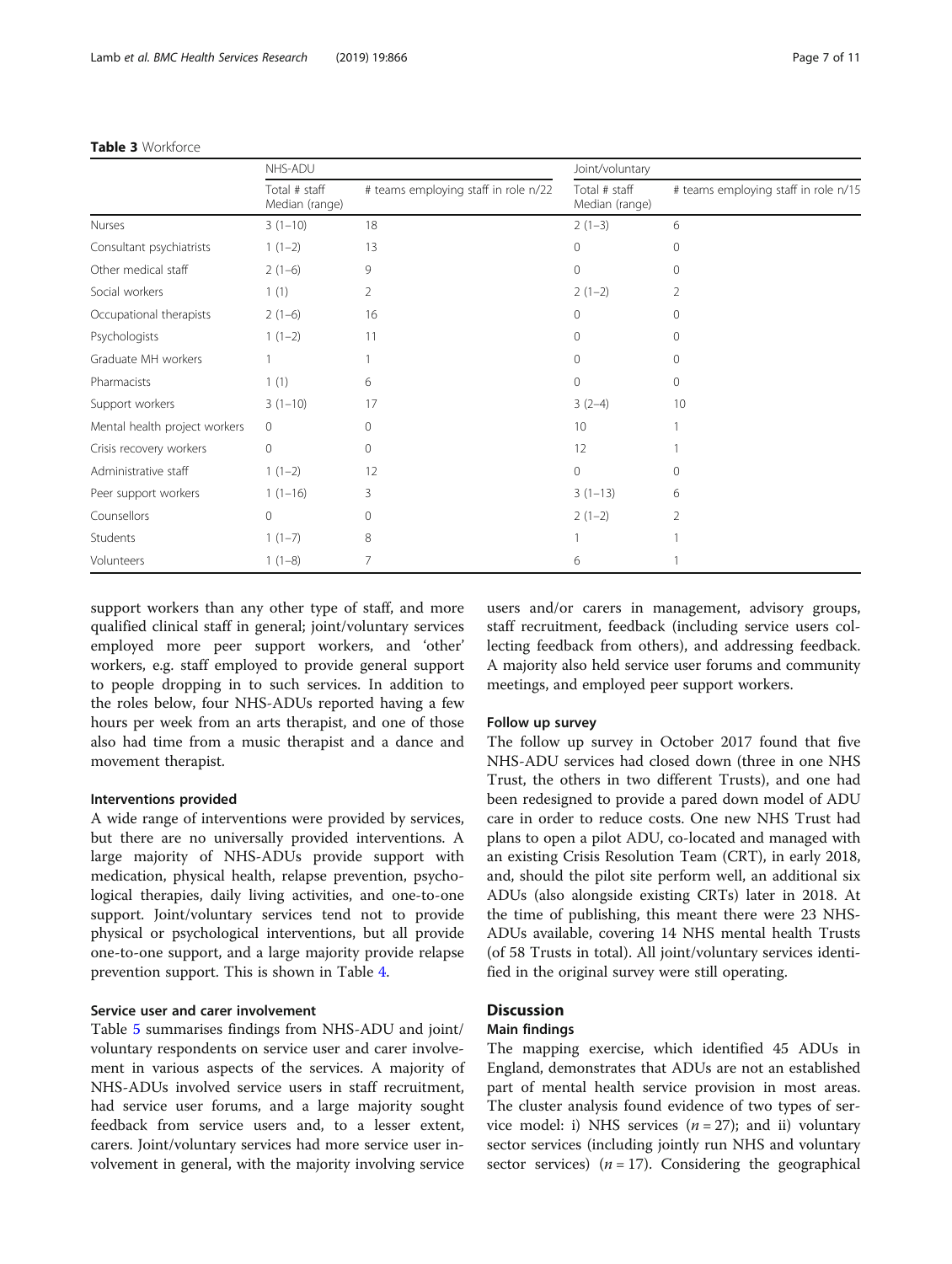#### <span id="page-7-0"></span>Table 4 Interventions provided

|                                                  | NHS-ADU (n/22) | Joint/voluntary (n/15) |  |
|--------------------------------------------------|----------------|------------------------|--|
|                                                  | # $(%)$        | # $(%)$                |  |
| Medication review, prescription, and dispensing, | 19 (86)        | $\mathbf{0}$           |  |
| Medication support and monitoring                | 19 (86)        | 6(40)                  |  |
| Physical health monitoring/ investigation        | 18 (82)        | 1(7)                   |  |
| Self-management/relapse prevention               | 18 (82)        | 12 (80)                |  |
| Advance directives                               | 8(36)          | 1(7)                   |  |
| Psychological therapies                          | 18 (82)        | 5(33)                  |  |
| Family work/therapy                              | 7(32)          | 1(7)                   |  |
| Peer-run groups                                  | 6(27)          | 7(47)                  |  |
| Carer support groups                             | 9(41)          | 3(20)                  |  |
| Art/drama/music therapy/groups                   | 7(32)          | $\mathbf 0$            |  |
| Sports groups                                    | 10(45)         | $\mathbf{0}$           |  |
| Daily living activities                          | 19 (86)        | 2(13)                  |  |
| Work experience                                  | 2(9)           | 5(33)                  |  |
| Alcohol/substance misuse groups                  | 11(50)         | 6(40)                  |  |
| One-to-one support                               | 20 (91)        | 15 (100)               |  |
| Debt/benefits/housing help                       | 15 (68)        | 8(53)                  |  |

distribution of services (see Fig. [1](#page-3-0)), it is clear that large parts of the population have no access to any kind of acute day service as defined by this survey. While the evidence base for ADUs is small, there have been positive findings in previous studies, (i.e. greater symptom improvement and service user satisfaction than for inpatient wards [\[13](#page-10-0)]), so it is surprising that ADUs are not more widespread.

The difference between the NHS and joint/voluntary services is quite marked. NHS-ADUs are typically

Table 5 Service user and carer involvement

|                           | NHS-ADU (n/19) |      |                | Joint/voluntary (n/15) |     |      |                |      |
|---------------------------|----------------|------|----------------|------------------------|-----|------|----------------|------|
|                           | SUs            |      | Carers         |                        | SUs |      | Carers         |      |
|                           | #              | %    | #              | %                      | #   | %    | #              | %    |
| Service management        | $\mathfrak{D}$ | 10.5 | 1              | 5.3                    | 11  | 73.3 | 6              | 40   |
| Advisory groups           | 6              | 31.6 | 4              | 21.1                   | 13  | 86.7 | 10             | 66.7 |
| Staff recruitment         | 12             | 63.2 | 5              | 26.3                   | 12  | 80   | 6              | 40   |
| Staff training            | 5              | 26.3 | $\mathfrak{D}$ | 10.5                   | 7   | 46.7 | 6              | 40   |
| Delivering interventions  | 3              | 15.8 | 0              | $\Omega$               | 7   | 46.7 | 6              | 40   |
| Facilitating groups       | 4              | 21.1 | 1              | 5.3                    | 5   | 33.3 | $\overline{4}$ | 26.7 |
| Feedback about service    | 17             | 89.5 | 13             | 68.4                   | 14  | 93.3 | 11             | 73.3 |
| Collecting feedback       | 8              | 42.1 | 6              | 31.6                   | 10  | 66.7 | 6              | 40   |
| Addressing feedback       | 3              | 15.8 | 1              | 5.3                    | 11  | 73.3 | 6              | 40   |
| Paid positions            | $\mathfrak{D}$ | 10.5 | 0              | 0                      | 6   | 40   | 0              | 0    |
| Peer support workers      | 4              | 21.1 | 7              | 36.8                   | 9   | 60   | 6              | 40   |
| Service user/carer forums | 12             | 63.2 | 4              | 21.1                   | 10  | 66.7 | 6              | 40   |
| Community meetings        | 9              | 47.4 | 3              | 15.8                   | 8   | 53.3 | 3              | 20   |

available 10 am-4 pm on weekdays, with a wide range of interventions, a multidisciplinary team including clinically qualified professionals, and service users attending for an average of five weeks. In contrast, joint/voluntary services tend to consist of supportive listening staff without clinical qualifications, who provide brief, one-off support to those in immediate crisis, often in the evening and the early hours of the morning. NHS-ADUs have less service user/carer involvement in paid roles, management, recruitment, and training than the joint/voluntary services. In this regard, NHS-ADUs appear to be involving service users and carers at similar levels to CRTs [\[8](#page-10-0)]. While the practical offering of the two types of service are quite different, the explicitly stated purpose of a large majority of both types is as an alternative to inpatient admission. The joint/voluntary services are more often intended as an alternative to A&E, which may explain the difference in daily support offered.

It is notable that there are currently no national (or international) standards for how ADUs should be set up or function, and this perhaps explains the variation evident, for example, in the wide range of interventions offered. Unlike CRTs, Early Intervention Services, and Assertive Outreach Teams, there was no guidance given in the Mental Health Policy Implementation Guide [[18](#page-10-0)] about the composition of NHS-ADUs, resulting in a certain amount of heterogeneity, and no standards or criteria are given by which to assess service functioning. Guidance on the place of ADUs within the acute care pathway is similarly lacking.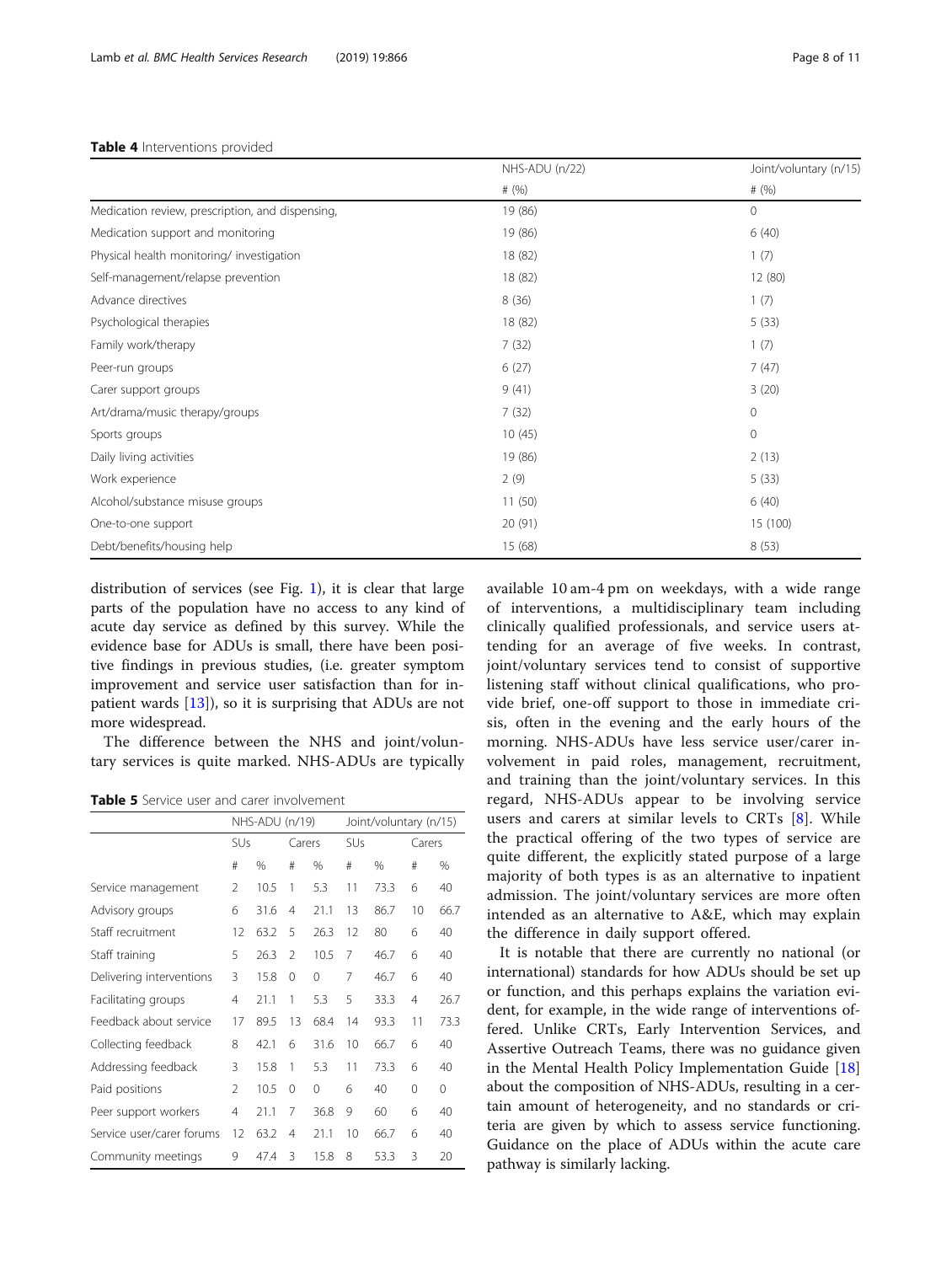The findings of this study are in line with previous research of ADUs, both within England and internationally. For example, a previous survey of psychiatric day hospitals in England found heterogeneity of service provision [[19](#page-10-0)], as did a survey of day hospitals for general psychiatric patients in Germany, England, Poland, the Slovak Republic and the Czech Republic [[9\]](#page-10-0), although both studies found that the majority of services aimed to provide an alternative to inpatient admission, similar to the current survey. One aspect we investigated in this survey, the involvement of service users and carers in the management and running of ADUs, is lacking in previous research, and there is little indication from international studies that this issue is addressed elsewhere. It is also unclear from international research whether ADUs are provided by the voluntary sector in other countries, as this survey demonstrates they are in England.

There are similarities between NHS-ADUs and CRTs: both types of team offer a range of interventions, delivered by multidisciplinary teams, as an alternative to admission. The key differences are in the location and timing of contact. Due to service users attending one location during office hours, ADUs are able to offer a wider range of interventions, consistency in terms of the staff service users see, more contact time, and peer support. In comparison, by providing home visits and working shifts, CRT contact time is brief, there is little consistency in which staff member sees which service user, and there is no opportunity for peer support (all of which are well-documented complaints of CRT users [[20\]](#page-10-0)). While CRTs offer more flexibility in timing and location of care, and the opportunity for the clinical team to observe a service user's home environment, for people for whom loneliness, isolation, and lack of activity are a problem, or whose home environment is problematic, ADU care potentially has added benefits than CRT-only care.

In addition to the differences between NHS-ADUs and CRTs, the two ADU models found in this survey (NHS and joint/voluntary services) indicate that there is further complexity in the acute care pathway. The different offerings of NHS and joint/voluntary services may explain the geographical overlap evident in Fig. [1](#page-3-0), with joint/voluntary services 'filling the gaps' that NHS-ADUs and CRTs do not cover, by providing drop-in services out of office hours. Research into how NHS and voluntary sector services complement each other and work together is currently lacking, though there is a programme of work underway to gain insight into this important area [[10\]](#page-10-0).

The follow up survey suggests that NHS-ADU services occupy a precarious position. The closure of five NHS-ADUs in a relatively brief space of time is striking. It implies an unstable environment in which nonmandated services may be seen as easily disposable when there is pressure on resources, despite research evidence suggesting they can be effective  $[12, 13]$  $[12, 13]$  $[12, 13]$  $[12, 13]$  $[12, 13]$ . At the same time, the piloting and planned opening of seven new NHS-ADUs in one Trust suggests that the value of such units is recognised by some commissioners, which reflects the importance of providing choices for people in crisis [[14](#page-10-0)].

#### Strengths and limitations

There are two main strengths of this survey. The first is the high response rate (82%), meaning that we can take the results to be broadly representative of existing ADUs in England. The second is the inclusion of all services, whether provided by NHS or voluntary sector services, which gives a comprehensive picture of what is available, and where.

There are three key limitations. The first is that because ADUs are not mandated services, lacking a definitive name or model, identifying such services was challenging. While we used a clear and specific definition of the type of team we were interested in, it was frequently the case that one part of a Trust would identify no such teams, and then another source within the Trust would identify a service that clearly met our inclusion criteria. For this reason, and despite the multiple avenues we used to identify teams, it is possible that there are more ADUs in the country than were identified by this survey.

A second limitation was that because we found teams are closing and opening relatively quickly, accurately identifying the number of such services in the country at any one time is challenging.

The third limitation regards the quality of the data obtained in the survey. Many teams did not answer all survey questions. For the joint/voluntary services this was often because the questions were not relevant to them, or, as with questions about ethnicity and sexual orientation, because they do not keep records on these variables, but even among the NHS-ADUs there was some missing data. The survey aimed to be as comprehensive as possible while remaining feasible for busy clinicians to complete, but perhaps a shorter survey would have encouraged a higher completion rate. There is the possibility of social desirability bias from this self-report survey, and that respondents interpreted questions in different ways.

#### Research implications

The results of this survey demonstrate the need for further research of these services. While there has been some previous research comparing outcomes for people using ADUs with those using inpatient wards [\[12](#page-10-0)], there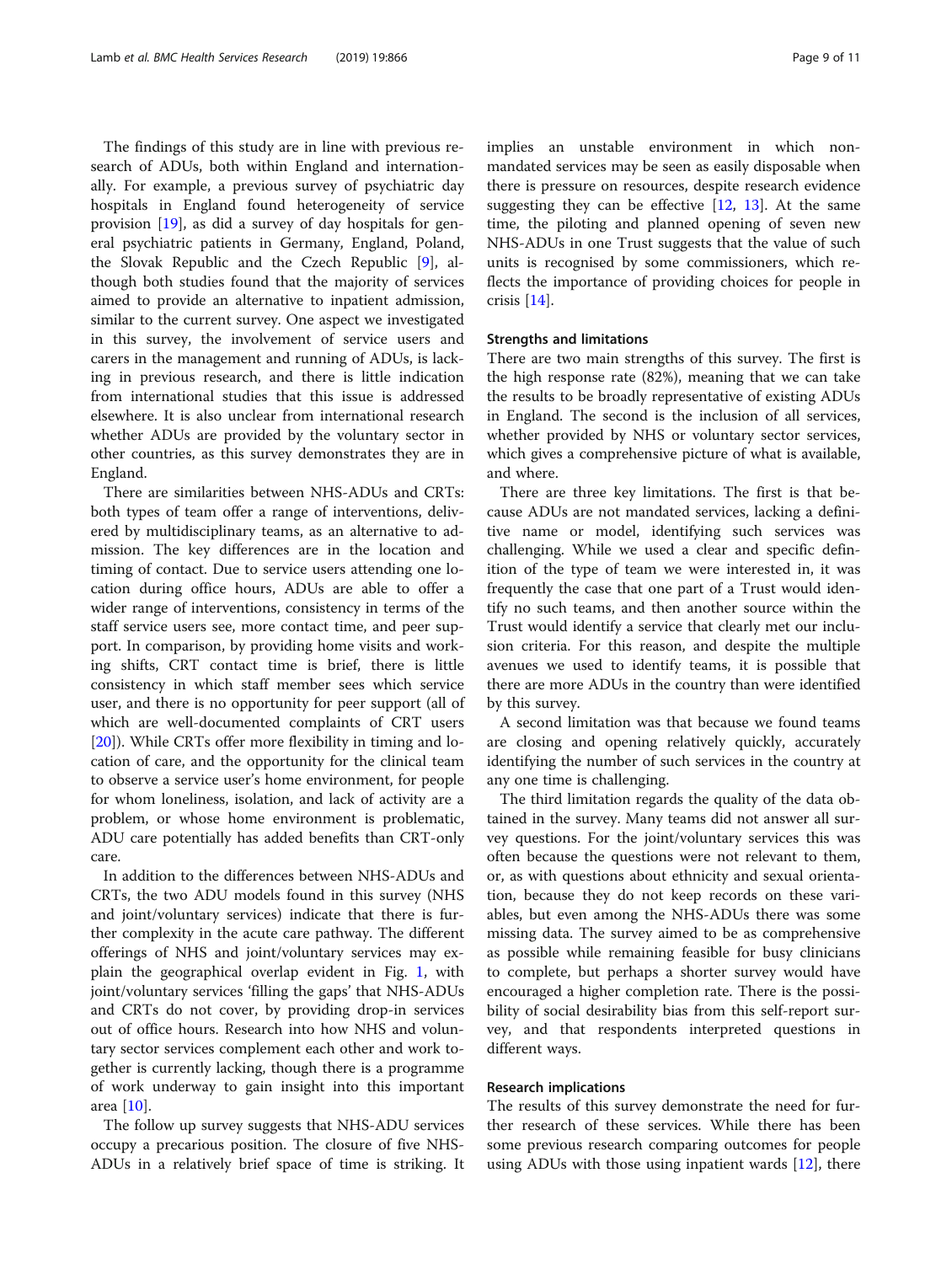<span id="page-9-0"></span>is little evidence regarding ADUs compared to other non-residential services. The finding [[12\]](#page-10-0) that ADUs are as effective as inpatient wards is promising, but it would be helpful to investigate the place and effectiveness of ADUs in the wider acute care context. Understanding how the ADU complements other crisis and community provision by offering choice of support is vital. There is a lack of research considering the acute crisis care system as a whole, and how the range of services available can work together to meet the needs of different people. Investigation of the service user and carer experience of ADUs is also, as far as we can find, entirely lacking, and this is particularly important to rectify. While this survey focussed on ADUs in England, this is an issue of international relevance, and comparison with services in other countries would be helpful.

Given the widespread availability of CRTs as the standard for non-residential crisis care, it is important to know whether ADU provision enhances outcomes for those using acute services. However, the lack of ADU model specification and subsequent heterogeneity of services means that any such research should ensure it considers similar types of service. Research into the different models of ADU care available, and their relative merits in terms of service user outcomes and experiences, would be beneficial, as would a thorough economic evaluation of the costs and benefits of ADUs in comparison to other acute services. The current Acute Day Units as Crisis Alternatives to Residential Care (AD-CARE) study [[21\]](#page-10-0) aims to address these issues.

#### Implications for policy and practice

A detailed health economic analysis of ADUs would be highly useful for policy-makers and service planners, particularly given the current economic and political climate in the UK. Such an analysis would provide vital information about the best ways to configure services, given the economic pressures NHS Trusts and wider communities find themselves under.

This survey suggests that, on average, there are around 1215 people using NHS-ADUs or voluntary/joint services per day in England. Putting this into context, as of 2017 there were 18,730 mental health inpatient beds in England [[22](#page-10-0)]. Taking the conservative Marshall et al. [[12\]](#page-10-0) estimate of the proportion of inpatients suitable for ADUs (23.2%, CI 21.2 to 25.2), this suggests that potentially approximately 3130 additional patients per day could benefit from ADU care. Given the known pressures on beds, frequent out of area placements, and the inherent desirability of offering choice regarding acute care, commissioners and policy-makers should consider the place of ADUs in the acute care pathway. Development of a national policy and implementation of a standard ADU model would mean that such services

were less vulnerable to closure during economically challenging periods.

For existing NHS-ADUs, it may be worth considering further how former and current service users and carers can contribute to services, and the ways in which voluntary sector ADUs manage this could be of interest to NHS-ADUs. Greater sharing of best practice between services would certainly be desirable, as the heterogeneity of services suggests that this is currently not a regular occurrence.

#### Conclusion

The relatively small number of services found in this English survey suggests that a large proportion of people requiring non-residential daytime support during mental health crises are unable to access it in this way. The results of this survey provide evidence of heterogeneity in the service offered by ADUs in different areas of the country, although there are broad similarities among NHS services when compared to those offered by the voluntary sector. There is some evidence that ADUs are as effective as residential crisis care, but more research is needed that focuses on the economic benefits of such services, outcomes for those using ADUs, their reception by service users and carers, and the experience of those working in these services.

#### Supplementary information

Supplementary information accompanies this paper at [https://doi.org/10.](https://doi.org/10.1186/s12913-019-4687-8) [1186/s12913-019-4687-8.](https://doi.org/10.1186/s12913-019-4687-8)

Additional file 1: Table S1. Ranking of ADU characteristics for cluster analysis. Table S2. Model 1 cluster details for variables 1, 4, and 5. Table S3. Model 1 cluster details for variable 2 (service provider). Table S4. Model 1 cluster details for variable 3 (client group). Table S5. Model 2 cluster details for variables 1, 4, 5, and 6. Table S6. Model 2 cluster details for variable 3 (client group).

Additional file 2. AD-CARE National ADU Survey.

#### Authors' contributions

DO, SJ, BLE, JK, NM, LM, VP, SW, AC, and JM conceived the study. DO, DL, SJ, BLE, JK, NM, LM, VP, SW, AC, and JM designed the survey. DL, SH, MD, and TS carried out the mapping exercise and survey data collection. DL drafted the manuscript, and all authors provided revisions. All authors give final approval of the version to be published, and agree to be accountable for the work.

#### Funding

This project was funded by the National Institute for Health Research Health Services and Delivery Research Programme (project number 15/24/17). The views and opinions expressed therein are those of the authors and do not necessarily reflect those of the HS&DR Programme, NIHR, NHS or the Department of Health. The funder had no role in the design of the study, or the collection, analysis or interpretation of the data, nor in the writing of the manuscript.

#### Availability of data and materials

The datasets generated and/or analysed during the current study are not publicly available due to the small number of ADUs returning data and the potential for individual units being identifiable.